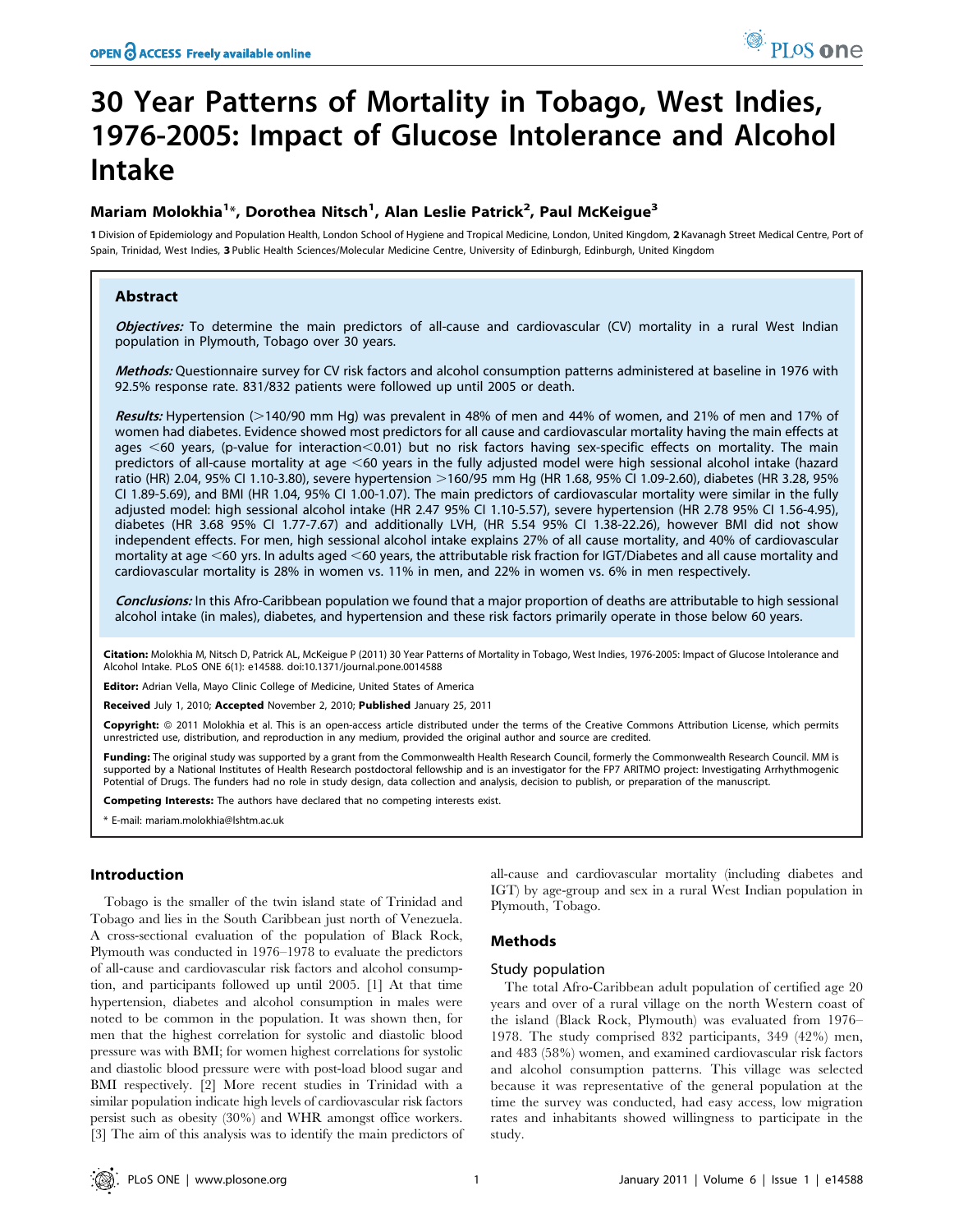#### Exposures

The questionnaire administered at baseline included history of hypertension, diabetes, chest pain, smoking, alcohol consumption, and symptoms of alcohol dependence (CAGE questionnaire). Alcohol intake was measured in units per week and sessional intake determined against a validated questionnaire. A sessional intake referred to consumption of alcohol in one ''session'' or sitting. High sessional intake was defined as  $\geq 6$  units per session. Blood pressure was measured with mercury sphygomanometer; using 2 nurses trained against an audiotape. Three blood pressure readings were taken and the average calculated. Hypertension was defined as systolic pressure 160 mmHg or diastolic 95 mmHg (severe) and systolic pressure of 140 mmHg or diastolic pressure of 90 mmHg (moderate). Glucose tolerance and IGT were determined from venous plasma glucose, with 75 g glucose load after an overnight fast using 1980 WHO criteria for diabetes and IGT. Cardiothoracic ratio (CTR) on chest X-ray was measured on a subset of 40%  $(333/832)$  of participants (approximately every 3<sup>rd</sup> participant) 206/483 (43%) of females and 127/349 (36%) of males. The CTR measured was calculated from a vertical line from aorta – widest diameter of heart from the right atrium to centre and left ventricle to centre. Minnesota coding for the ECGs was done by 4 observers trained against the Minnesota standards, and the following ECG categories were defined: major Q waves (codes 1-1 or 1-2), tall leftsided R waves (codes 3-1 or 3-3); S-T depression (codes 4-1 to 4-3), T wave inversion (codes 5-1 to 5-4). Left ventricular hypertrophy/ strain pattern was defined as tall R waves plus either S-T depression or T wave inversion. [Appendix S1]

#### Follow up

Follow-up was undertaken through the local death registry and through visits to participants' homes. Cause of death was ascertained from death certificates supplemented with verbal autopsy interviews of the doctor and the family. All deaths from heart disease or cerebro-vascular disease were classified as cardiovascular. Vital status in 2005 was ascertained for 831 of the 832 cohort members and the precise date of death was ascertained for 307 of the 308 individuals who were established to have died.

This study was conducted according to the principles expressed in the Declaration of Helsinki. The study was approved by the Ministry of Health for Trinidad & Tobago. All patients provided written informed consent for the collection of samples and subsequent analysis.

#### Statistical analyses

Baseline associations were carried out with chi-square tests for association and t-tests where appropriate. Survival analyses were carried out using time since enrolment to event adjusting for age and sex. Predictors of mortality were assessed by univariable and multivariable associations, from all causes and from cardiovascular disease and examined in Cox regression models. BMI as a categorical variable using the WHO cut-offs for normal weight, underweight and obesity showed poorer fit in the models, and therefore was entered as a continuous variable. Serum urate was also entered as a continuous predictor into the models. This analysis estimates the hazard ratio (ratio of hazards in exposed compared with unexposed individuals) associated with unit change in each risk factor. Analyses included testing for interactions such as age  $<60$  and 60+ years and sex. Tests of the proportionalhazards assumption was carried out with Schoenfeld residuals derived from the final models, with no evidence of violation of proportionality. The attributable risk fraction for main risk factors were calculated as  $p(r-1)/[1+p(r-1)]$ , where p is the prevalence of the risk factor and r is the fully adjusted hazard rate ratio associated with the risk factor where applicable in a specific gender and age-group. All analyses were carried out using Stata version 10.

## Results

## Baseline findings

There were 349 (42%) men, and 483 (58%) women. The response rate was 92.5% (832/899). The age distribution of the study population was similar in both sexes; mean [SD] age men 44.1 [17.0] years and mean age for women 43.4 [17.6] years. (Table 1) Alcohol intake was common both in men and women, but the total amount consumed by men significantly exceeded the amount consumed by women (11.3 units per week in men and 2.5 units per week in women;  $p<0.0001$ ). Approximately 24% of men consumed the alcohol in a binge-drinking pattern with a very high sessional intake which was uncommon in women. (In the UK, the Office of National Statistics defines heavy drinking as eight or more units of alcohol per day for men, and six or more for women, now widely classified as ''binge drinking''). Alcohol dependence as evaluated by the CAGE questionnaire was much more prevalent in men when compared to women (6% in men and 0.2% in women with CAGE score  $\geq 2$ , p $\leq 0.0001$ ). Smoking prevalence (ever) were 52.7% in men and 9.6% in women  $(p<0.001)$ . The highest prevalence of male smokers was in the 55–64 year age group (66.7%), while for females it was in the 65+ year age group (9.3%). The average BMI was slightly higher in women  $(27.6 \text{ kg} \text{ m}^{-2})$  when compared to men  $(24.1 \text{ kg} \text{ m}^{-2})$  $(P<0.0001)$ .

Impaired glucose tolerance was present in similar frequency in both men and women. Diabetes prevalence was high and comparable between the sexes, 74/349 (21%) in males and 83/ 483 in females  $(17\%)$ , respectively,  $p = 0.1$ . IGT was present in 12% men and 15% women. Mean [SD] blood pressures were similar for males and females: 132 [22] mm Hg in men and 132 [26] mm Hg in women for systolic blood pressure and 86 [13] mm Hg in men and 85 [14] mm Hg in women. Although absolute values for the prevalence of hypertension  $(>140/$ 90 mmHg) appeared slightly higher in males 167/349 (48%) than observed for females 213/483 (44%), this was not significant p = 0.28). There was no evidence for a difference in prevalence of severe hypertension ( $>160/95$  mmHg) between the sexes (25% in men and 26% in women respectively,  $p = 0.7$ , but there was evidence that tall R waves (associated with LVH) were more common in men (34%) than in women (10%) respectively,  $(p<0.0001)$ . LVH together with strain (Minnesota code 3:1or 3) and 4:1-3 or 5:1-4) was present in 2.6% men and 2.3% women,  $p = 0.6$ .

## Causes of death during follow-up

At the 30 year follow-up, of the respondents aged less than 60 years at presentation, 203/279 (73%) men and 294/380 (77%) women were still alive, and 76 men and 86 women had died. Of the respondents who were 60 years and over at presentation, 4/70 (6%) men and 15/103 (15%) women were alive, and 66 men and 88 women had died. Cardiovascular deaths accounted for 29/76 (38% male deaths) and 47/86 (55% female deaths) in the 20–59 year age group at presentation and 29/66 (44% male deaths) men and 52/88 (59% female deaths) in the 60 years and over age group. Cancer caused 49 deaths (18 women, 31 men). There were 102 who died from other causes (54 women, 48 men), and unknown causes of death were recorded for in total 8 study participants (3 women, 5 men) (Table 2).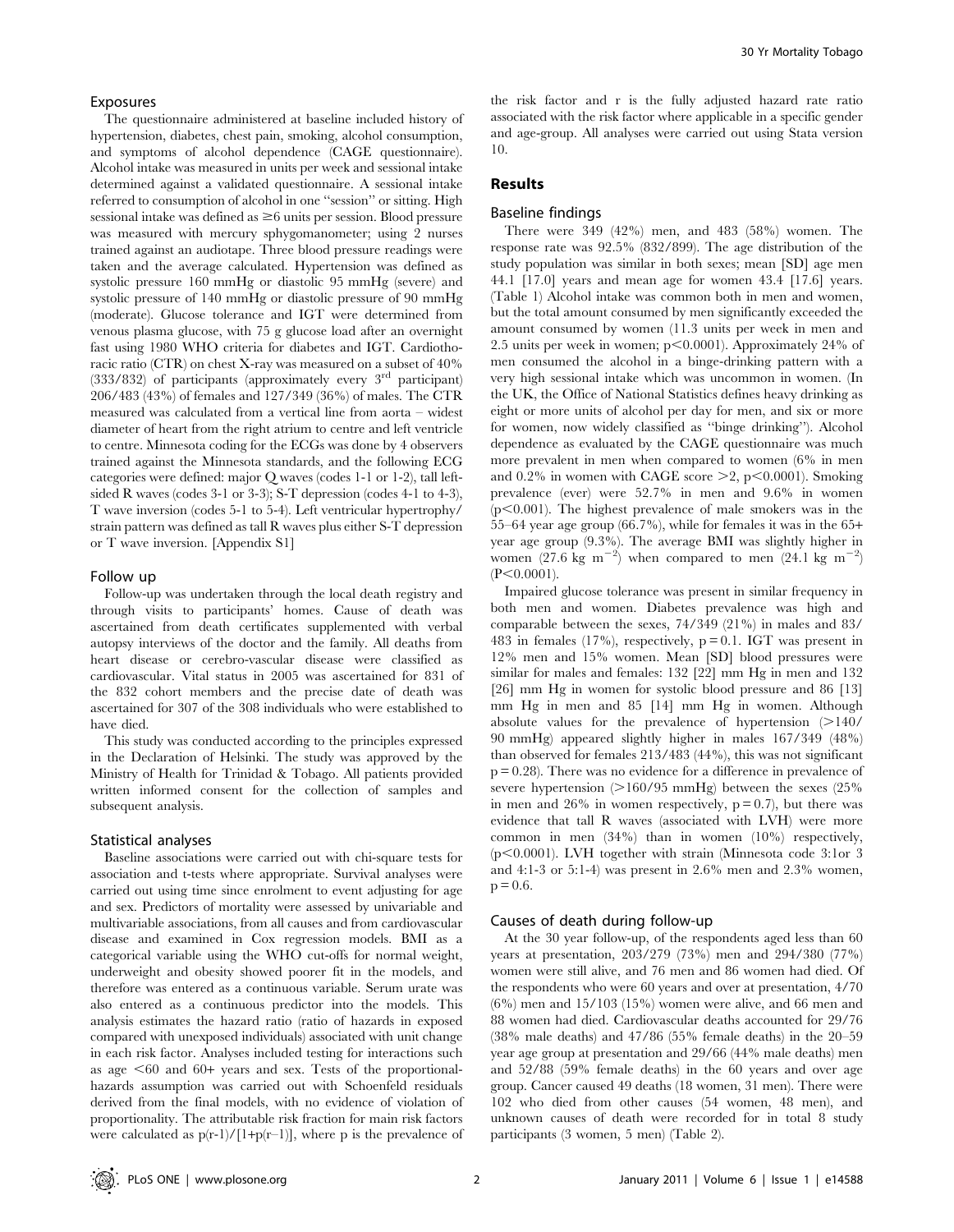Table 1. Baseline means and prevalence of risk factors by sex.

| <b>Risk factor</b>                                                   | Men (349)       | <b>Women (483)</b> |
|----------------------------------------------------------------------|-----------------|--------------------|
|                                                                      |                 |                    |
| Age (years), mean $\pm$ sd                                           | $44.1 \pm 17.0$ | $43.4 \pm 17.6$    |
| Alcohol use ever, % (n with risk factor/total)                       | 85.7% (299/349) | 70.6% (341/483)    |
| Alcohol consumption (units/week), % (n with risk factor/total)       | $11.3 \pm 13.6$ | $2.5 + 4.6$        |
| Alcohol high amount (≥6units/session)                                | 23.5% (82/349)  | 2.1% (10/482).1    |
| CAGE score $>2$ , % (n with risk factor/total)                       | 5.7% (20/348)   | $0.2\%$ (1/482)    |
| Ever smoked                                                          | 52.7% (184/349) | 9.6% (46/481)      |
| BMI (kg m <sup>-2</sup> ), mean $\pm$ sd                             | $24.1 \pm 3.9$  | $27.6 \pm 6.5$     |
| Systolic BP (mmHg), mean $\pm$ sd                                    | $132 + 22$      | $132 + 26$         |
| Diastolic BP (mmHg), mean $\pm$ sd                                   | $86 + 13$       | $85 + 14$          |
| Hypertension (>160/95 mmHq), % (n with risk factor/total)            | 24.9% (87/349)  | 26.1% (126/483)    |
| Hypertension $(>140/90 \text{ mmHq})$ , % (n with risk factor/total) | 47.9% (167/349) | 44.1% (213/483)    |
| Cardiothoracic ratio, mean ±sd                                       | $50.2 \pm 5.8$  | $52.7 \pm 7.4$     |
| Tall R waves, % (n with risk factor/total)                           | 33.9% (118/348) | 9.5% (46/483)      |
| S-T depression, % (n with risk factor/total)                         | 3.4% (12/348)   | 5.0% (24/483)      |
| T wave inversion, % (n with risk factor/total)                       | 1.4% (5/349)    | 1.4% (7/483)       |
| LVH/strain, % (n with risk factor/total)                             | 2.6% (9/348)    | 2.3% (11/483)      |
| Major Q waves, % (n with risk factor/total)                          | 2.3% (8/348)    | $0.8\%$ (4/479)    |
| Plasma cholesterol (mmol/l), mean ±sd                                | $5.02 \pm 1.25$ | $5.22 \pm 1.38$    |
| Uric acid (micromol/l), mean $\pm$ sd                                | $291 \pm 83$    | $251 \pm 77$       |
| Fasting glucose (mmol/l), mean $\pm$ sd                              | $5.04 \pm 1.99$ | $5.21 \pm 2.39$    |
| Post-load glucose (mmol/l), mean $\pm$ sd                            | $6.48 \pm 2.93$ | $7.11 \pm 3.43$    |
| Impaired glucose tolerance, % (n with risk factor/total)             | 12.3% (43/349)  | 15.1% (73/483)     |
| Diabetes, % (n with risk factor/total)                               | 21.2% (74/349)  | 17.2% (83/483)     |

doi:10.1371/journal.pone.0014588.t001

## All-cause mortality

Univariable analyses of main predictors of death were carried out and are presented in Table 3. We found evidence that allcause mortality patterns with several risk factors varied by agegroup, hence all the present analyses were stratified into those below 60 years of age, and those who are 60 years and above.

For example, there was strong evidence for effect modification between sex and age on all-cause mortality (p for interaction  $\leq$ 0.01), with the hazard ratio (HR) for men versus women being 2.28 (95% confidence interval (CI) 1.61-3.22) at ages of 60 years

|           |  |  | <b>Table 2.</b> Vital status at 30-year follow-up by sex and age at |  |  |  |
|-----------|--|--|---------------------------------------------------------------------|--|--|--|
| baseline. |  |  |                                                                     |  |  |  |

| Age at baseline | $20 - 59$ |       | 60+ |                |  |
|-----------------|-----------|-------|-----|----------------|--|
|                 | Men       | Women | Men | Women          |  |
| Alive           | 203       | 294   | 4   | 15             |  |
| Dead            | 76        | 86    | 66  | 88             |  |
| Cardiovascular  | 29        | 47    | 29  | 52             |  |
| Cancer          | 15        | 12    | 16  | 6              |  |
| Other cause     | 31        | 26    | 17  | 28             |  |
| Unknown cause   |           | 1     | 4   | $\overline{2}$ |  |

''Other cause'' category includes accidents, infections, injury diabetic complications HIV, liver cirrhosis and senility.

doi:10.1371/journal.pone.0014588.t002

and above, whilst there was no evidence for a difference between men and women for ages  $<60$  years.

In those aged less than 60 years at baseline, predictors of allcause mortality in single risk factor analyses (adjusted for age and sex) were BMI with HR 1.04 (95% CI 1.01–1.07) per kg m<sup>-2</sup> increase, high sessional alcohol consumption (HR 1.94, 95% CI 1.21-3.10) and alcohol dependence as assessed by CAGE questionnaire score  $>2$  (HR 2.87, 95% CI 1.41-5.84), both adjusted for smoking, systolic and diastolic blood pressure, severe hypertension  $\geq 160/90$  mmHg (HR 2.14, 95% CI 1.46–3.13), LV hypertrophy/strain (HR 7.94, 95% CI 3.18-19.84), IGT/diabetes (HR 1.76, 95% CI 1.22–2.52). Serum urate had no discernible effects on all-cause mortality in this younger sample. There was no evidence for an effect of smoking on all-cause mortality. For most of these variables, the univariable associations appeared weaker for those aged over 60 years at baseline.

Subsequent analyses looked at mutually adjusted (multivariable) effects of the significant risk markers on survival (Table 4). There was a prominent effect of increasing years of age from baseline in both groups with 7 and 11 percent increase in mortality risk per year of age in those aged below and above 60 years respectively. Male sex was a major predictor of all cause mortality at ages of 60 years and above, with approximately 4 times the mortality risk when compared to a woman of the same age (HR 4.36, 95% CI 2.03-9.35). In those aged less than 60 years at baseline, BMI was a risk factor for all-cause mortality (HR 1.04, 95% CI 1.00-1.07) whilst it was protective at older age when adjusted for the other prevalent risk factors (HR 0.93, 95% CI 0.86-1.00). Diabetes (HR 3.28, 95% CI 1.89-5.69) and high sessional intake of alcohol (HR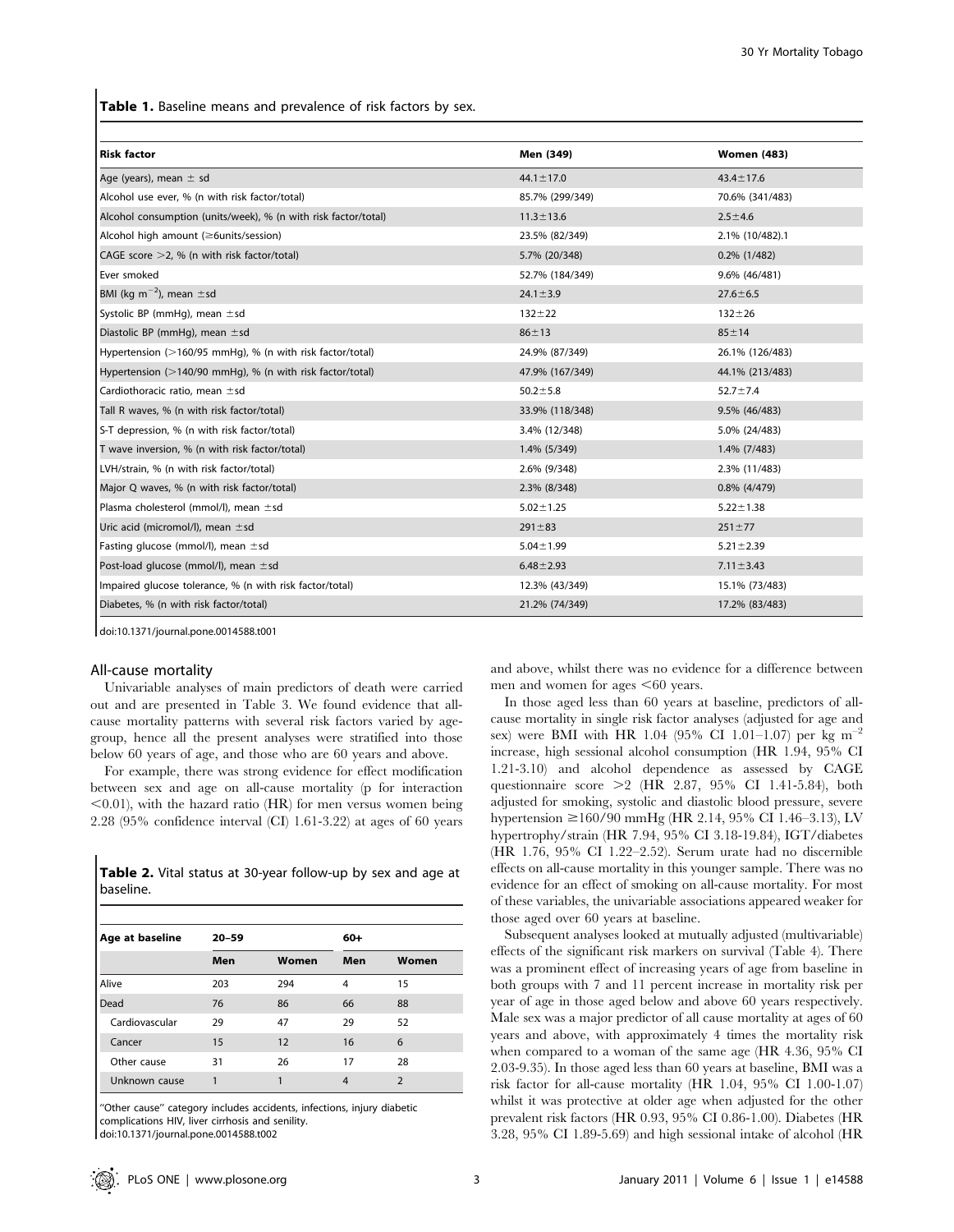Table 3. Predictors of all-cause mortality: single-risk factor associations, stratified by age at baseline, and within strata adjusted for age in years and sex.

| Age at baseline                                                | $20 - 59$                | $60+$         |                          |                |
|----------------------------------------------------------------|--------------------------|---------------|--------------------------|----------------|
|                                                                | <b>Hazard rate ratio</b> | 95% CI        | <b>Hazard rate ratio</b> | 95% CI         |
| Sex (M/F)                                                      | 1.02                     | $0.72 - 1.45$ | 2.28                     | $1.61 - 3.22$  |
| BMI (kg m <sup><math>-2</math></sup> )                         | 1.04                     | $1.01 - 1.07$ | 1.00                     | $0.97 - 1.03$  |
| High alcohol intake $\geq 6$ units per session adj for smoking | 1.94                     | $1.21 - 3.10$ | 1.35                     | $0.64 - 2.88$  |
| CAGE score $>$ 2 adj for smoking                               | 2.87                     | $1.41 - 5.84$ | 3.25                     | $0.99 - 10.74$ |
| Ever smoked                                                    | 1.26                     | $0.83 - 1.92$ | 1.13                     | $0.75 - 1.68$  |
| Systolic BP (mmHg)                                             | 1.02                     | $1.02 - 1.03$ | 1.00                     | $1.00 - 1.01$  |
| Diastolic BP (mmHg)                                            | 1.03                     | $1.01 - 1.04$ | 1.01                     | $1.00 - 1.02$  |
| Hypertension (>160/95)                                         | 2.14                     | $1.46 - 3.13$ | 1.38                     | $0.97 - 1.94$  |
| Tall R waves                                                   | 1.18                     | $0.76 - 1.85$ | 0.91                     | $0.62 - 1.33$  |
| LV hypertrophy/strain                                          | 7.94                     | 3.18-19.84    | 1.56                     | $0.86 - 2.84$  |
| Cardiothoracic ratio                                           | 1.01                     | $0.97 - 1.06$ | 1.05                     | $1.01 - 1.09$  |
| Serum total cholesterol (mmol/l)                               | 1.10                     | $0.97 - 1.26$ | 0.98                     | $0.84 - 1.15$  |
| Serum uric acid (micromol/l)                                   | 1.00                     | $1.00 - 1.00$ | 1.00                     | $1.00 - 1.00$  |
| Glucose intolerance (IGT/diabetes vs normoglycaemic)           | 1.76                     | $1.22 - 2.52$ | 1.25                     | $0.89 - 1.76$  |

doi:10.1371/journal.pone.0014588.t003

2.04, 95% CI 1.10-3.80) were major risk factors for death at younger age, whilst there was no evidence for these in adjusted models beyond age of 60 years.

In those aged  $>60$  years at baseline, the main predictor of allcause mortality in multivariable analyses was the cardiothoracic ratio (HR 1.08 (95% CI 1.02-1.14)).

In the multivariable analyses there was statistical evidence for interaction of age-group with systolic blood pressure (p for interaction  $\leq 0.0001$ ), LVH/strain (p for interaction = 0.02), and high sessional alcohol intake  $(p = 0.02)$ , because effects of these variables appeared weaker in those with older age on the multiplicative scale that is underlying a Cox-model. In other words effects of risk factor and age are largely additive. For other variables, which on univariable analyses appeared to have higher point estimates in the older age-group when compared to the younger age-group below 60 years of age there was no

## Table 4. Multivariable analysis of all-cause mortality by age group.

|                                                    | Hazard rate ratio | p-value | 95% CI |        |
|----------------------------------------------------|-------------------|---------|--------|--------|
| Aged $<$ 60 years                                  |                   |         |        |        |
| Age (years)                                        | 1.07              | < 0.001 | 1.05   | 1.09   |
| Sex (M/F)                                          | 1.12              | 0.43    | 0.68   | 1.88   |
| BMI (kg $m^{-2}$ )                                 | 1.04              | 0.03    | 1.00   | 1.07   |
| Hypertensive ≥160/95 mmHg                          | 1.68              | 0.02    | 1.09   | 2.60   |
| LVH/strain                                         | 3.34              | 0.07    | 0.90   | 12.41  |
| IGT                                                | 1.50              | 0.10    | 0.92   | 2.44   |
| Diabetes                                           | 3.28              | < 0.001 | 1.89   | 5.69   |
| High alcohol sessional intake ≥6 units per session | 2.04              | 0.02    | 1.10   | 3.80   |
| Ever smoked                                        | 0.93              | 0.80    | 0.55   | 1.59   |
| CAGE > 2                                           | 1.11              | 0.87    | 0.34   | 3.65   |
| Aged >60 years*                                    |                   |         |        |        |
| Age (years)                                        | 1.11              | < 0.001 | 1.06   | 1.17   |
| Sex (M/F)                                          | 4.36              | < 0.001 | 2.03   | 9.35   |
| Cardiothoracic ratio                               | 1.08              | 0.01    | 1.02   | 1.14   |
| <b>BMI</b>                                         | 0.93              | 0.04    | 0.86   | 1.00   |
| CAGE > 2                                           | 9.29              | 0.12    | 0.55   | 157.43 |

Each model includes age, sex, smoking, cholesterol, serum urate, LVH, IGT/Diabetes, alcohol intake, known cardiovascular risk factors and any other variables significant at  $p < 0.05$ .

\*.<sup>60</sup> also adjusted for cardiothoracic ratio.

doi:10.1371/journal.pone.0014588.t004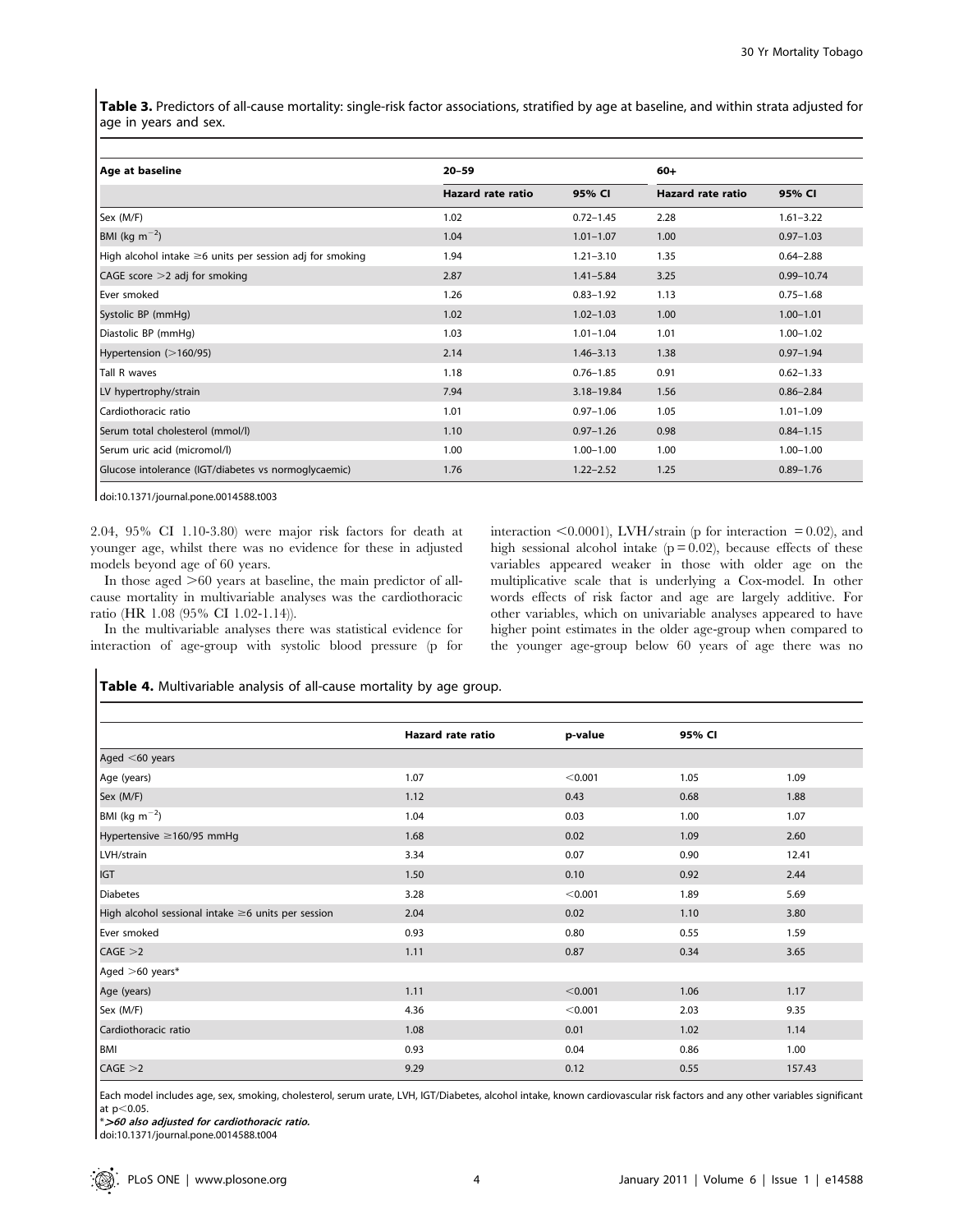evidence to support that the effects were indeed stronger, except for male sex.

## Cardiovascular mortality

As seen for all-cause mortality, we found that there was evidence for effects differing by age-group, hence we present the analyses stratified into those  $\leq 60$  and 60+ years of age. (Table 5)

In those aged less than 60 years at baseline, predictors of cardiovascular mortality in univariable analyses (adjusted for age and sex) were BMI with HR 1.03 (95% CI 1.00-1.08) per kg  $m^{-2}$ increase, high alcohol consumption (adjusted for smoking) (HR 2.27, 95% CI 1.23-4.18) and CAGE questionnaire score  $\geq$  with HR adjusted for smoking of 3.16 (95% CI 1.21-8.24), hypertension  $\geq$ 160/90 mmHg HR 3.06 (95% CI 1.88–4.97), LVH/strain HR 17.14 (95% CI 6.59-44.59), IGT/diabetes HR 1.62 (95% CI 1.01- 2.59). There was evidence in the fully adjusted models that high sessional alcohol intake had a weaker multiplicative effect in those aged 60+ years when compared to younger ages (p-value for interaction  $\leq 0.0001$ ) as well as systolic BP (p-value for interaction  $\leq 0.0001$ ) and LVH/strain (p-value for interaction = 0.01).

In those aged 60 years and more, male sex (HR 1.61, 95% CI 1.01-2.59), BMI (HR 1.03 (95% CI 1.00–1.07)), CAGE score  $\geq$ 2, adjusted for smoking (HR 5.03, 95% CI 1.13-22.32), hypertension  $\geq$ 160/95 mmHg (HR 1.62 (95% CI 1.02–2.58)), enlarged CTR (HR 1.06, 95% CI 1.01–1.11) were also associated with increased cardiovascular mortality.

In multivariable adjusted analyses, the associations with cardiovascular mortality were generally similar to the adjusted associations observed for all-cause mortality (Table 6). Older age was a major risk factor, and above the age of 60 years male sex. Being markedly hypertensive  $\geq 160/95$  mmHg at an age <60 years almost tripled the cardiovascular risk (HR 2.78, 95% CI 1.56-4.95), and having developed a left-ventricular strain led to an even higher risk of dying of cardiovascular disease (HR 5.54, 95% CI 1.38-22.26), even when adjusted for the other risk factors. Having diabetes at an age  $\leq 60$  years was independently associated with a HR of 3.68 (95 CI 1.77-7.67) of dying from cardiovascular disease. High sessional alcohol intake, adjusted for smoking led to a roughly 2.5 increased risk of dying from cardiovascular disease (HR 2.47, 95% CI 1.10-5.57), independently of blood pressure or other risk factors in those below 60 years. In the fully adjusted model, there was no apparent age & sex interaction (p-value for interaction  $= 0.12$ ). In those aged over 60 years at baseline, age and sex remained the largest determinants of cardiovascular mortality.

#### Attributable risk fraction

The fractions of mortality attributable to hypertension and glucose intolerance were examined in those aged under 60 years at baseline by calculating the attributable risk fractions (ARF) for these two dichotomous risk factors adjusted for all cardiovascular risk factors including smoking for both sexes separately. Because high sessional alcohol intake is a risk factor that is largely prevalent in men, the sex-specific attributable risk fractions are very different, although the association of a given risk factor with mortality was found to be the same for both men and women and only differs by age (as in the analyses presented above). For men, high sessional alcohol intake explains 26.5% of deaths of any cause, and 39.9% of cardiovascular deaths at age  $<60$  years, whilst in women the attributable risk fraction for alcohol is negligible. For hypertension, the attributable fractions of mortality from all causes and from cardiovascular disease at the level of 160/ 95 was more common amongst men (17.9%, 36.8%) when compared to women (7.5%, 11.5%) respectively. When fitting sexspecific models, the fractions of all-cause mortality attributable to glucose intolerance or diabetes in those aged  $\leq 60$  years at baseline were higher for all cause mortality in women, 28.3% compared to 10.9% in men. This sex difference was a consequence of the higher hazard rate ratios associated with glucose intolerance in women compared with men because deaths in men were driven by their alcohol intake a risk factor which was largely absent in women. Similarly, for cardiovascular mortality the ARF attributable to IGT/DM was 22.1% for women but and 5.8% for men [Appendix S2].

Table 5. Predictors of cardiovascular mortality: single-risk factor associations, stratified by age at baseline, and within strata adjusted for age in years and sex.

| Age at baseline                                                | $20 - 59$         |               | 60+               |                |  |  |
|----------------------------------------------------------------|-------------------|---------------|-------------------|----------------|--|--|
|                                                                | Hazard rate ratio | 95% CI        | Hazard rate ratio | 95% CI         |  |  |
| Sex (M/F)                                                      | 0.74              | $0.46 - 1.18$ | 1.61              | $1.01 - 2.59$  |  |  |
| BMI (kg m <sup><math>-2</math></sup> )                         | 1.03              | $1.00 - 1.08$ | 1.03              | $1.00 - 1.07$  |  |  |
| High alcohol intake $\geq 6$ units per session adj for smoking | 2.27              | $1.23 - 4.18$ | 1.01              | $0.30 - 3.39$  |  |  |
| CAGE score $>$ 2 adj for smoking                               | 3.16              | $1.21 - 8.24$ | 5.03              | $1.13 - 22.32$ |  |  |
| Ever smoked                                                    | 1.29              | $0.74 - 2.25$ | 0.83              | $0.47 - 1.49$  |  |  |
| Systolic BP (mmHg)                                             | 1.03              | $1.02 - 1.04$ | 1.01              | $1.00 - 1.01$  |  |  |
| Diastolic BP (mmHg)                                            | 1.04              | $1.02 - 1.06$ | 1.01              | $1.00 - 1.03$  |  |  |
| Hypertension ( $\geq$ 160/95 mmHg)                             | 3.06              | 1.88-4.97     | 1.62              | $1.02 - 2.58$  |  |  |
| Tall R waves                                                   | 1.52              | $0.86 - 2.69$ | 0.77              | $0.45 - 1.32$  |  |  |
| LV hypertrophy/strain                                          | 17.14             | 6.59-44.59    | 1.06              | $0.42 - 2.62$  |  |  |
| Cardiothoracic ratio                                           | 1.01              | $0.96 - 1.07$ | 1.06              | $1.01 - 1.11$  |  |  |
| Serum total cholesterol (mmol/l)                               | 1.17              | $0.99 - 1.37$ | 0.99              | $0.82 - 1.20$  |  |  |
| Glucose intolerance<br>(IGT/diabetes vs. normoglycaemic)       | 1.62              | $1.01 - 2.59$ | 1.49              | $0.94 - 2.34$  |  |  |

doi:10.1371/journal.pone.0014588.t005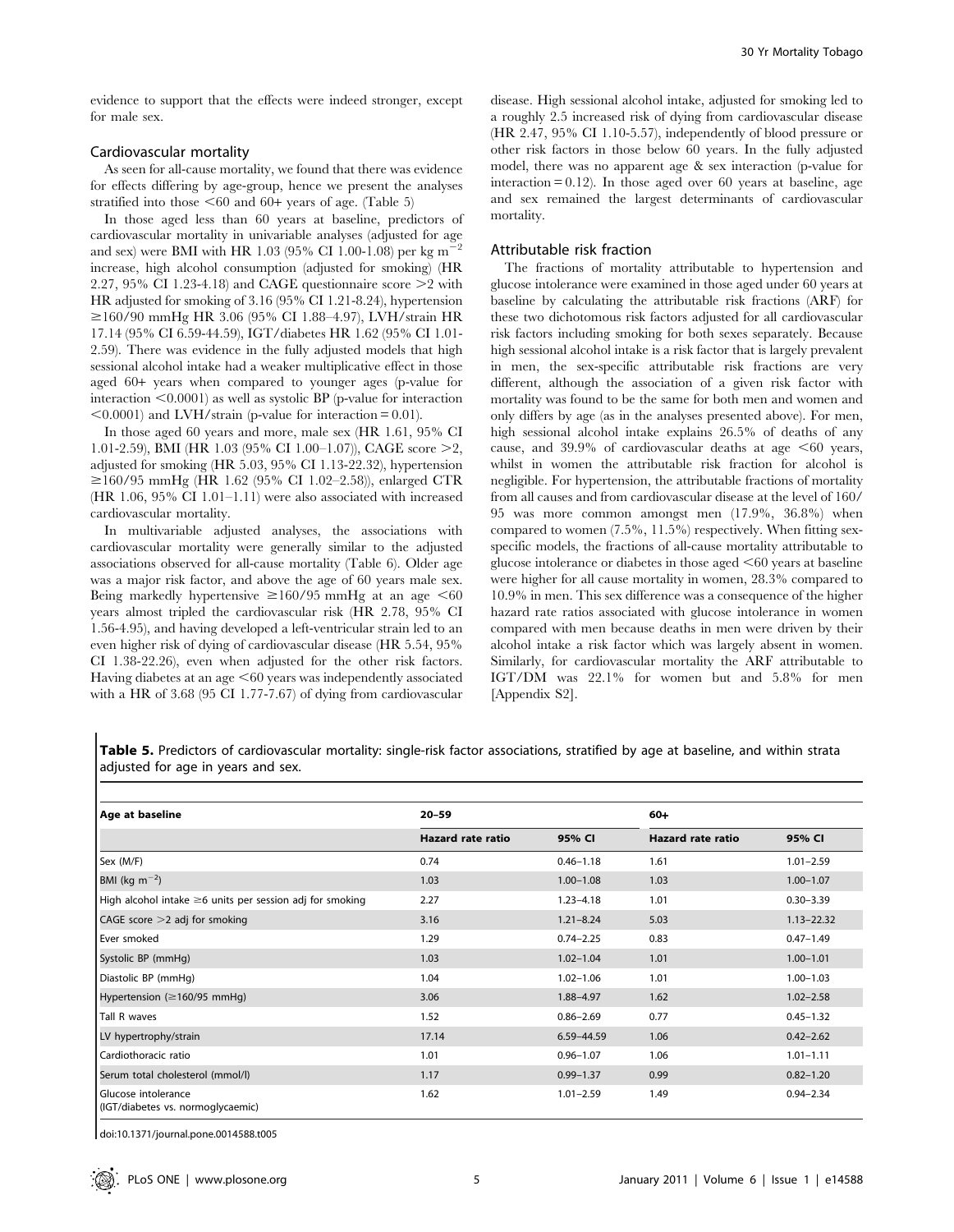Table 6. Multivariable analysis of cardiovascular mortality by age-group.

|                                                          | Hazard rate ratio | p-value | 95% CI |       |
|----------------------------------------------------------|-------------------|---------|--------|-------|
| Aged $<$ 60                                              |                   |         |        |       |
| Age                                                      | 1.06              | < 0.001 | 1.03   | 1.09  |
| Sex (M/F)                                                | 0.75              | 0.42    | 0.37   | 151   |
| BMI (kg $m^{-2}$ )                                       | 1.02              | 0.32    | 0.98   | 1.07  |
| Hypertensive ≥160/95 mmHg                                | 2.78              | 0.001   | 1.56   | 4.95  |
| LVH/strain                                               | 5.54              | 0.02    | 1.38   | 22.26 |
| IGT                                                      | 1.35              | 0.36    | 0.71   | 2.56  |
| Diabetes                                                 | 3.68              | < 0.001 | 1.77   | 7.67  |
| High sessional alcohol intake ≥6 units per session       | 2.47              | 0.03    | 1.10   | 5.57  |
| Ever smoked                                              | 0.97              | 0.94    | 0.48   | 2.00  |
| CAGE > 2                                                 | 1.02              | 0.98    | 0.24   | 4.28  |
| Aged $>60*$                                              |                   |         |        |       |
| Age                                                      | 1.11              | < 0.001 | 1.04   | 1.18  |
| Sex (M/F)                                                | 3.51              | 0.01    | 1.35   | 9.12  |
| BMI (kg $m^{-2}$ )                                       | 0.97              | 0.53    | 0.90   | 1.06  |
| Hypertension ≥160/95 mmHg                                | 1.96              | 0.16    | 0.77   | 4.96  |
| Cardiothoracic ratio                                     | 1.06              | 0.11    | 0.99   | 1.13  |
| Ever smoked                                              | 0.89              | 0.81    | 0.34   | 2.31  |
| High sessional alcohol amount $\geq$ 6 units per session | 0.50              | 0.53    | 0.34   | 2.31  |

Each model includes age, sex, smoking, cholesterol, serum urate, LVH, IGT/Diabetes, alcohol intake, known cardiovascular risk factors and any other variables significant at  $p < 0.05$ .

\*.<sup>60</sup> also adjusted for cardiothoracic ratio.

doi:10.1371/journal.pone.0014588.t006

### **Discussion**

We have evaluated the effect of prevalent risk factors on mortality in this population over a 30 year follow-up. We found that excessive sessional alcohol consumption was 10 times higher in men when compared to women and that this explained 40% of cardiovascular deaths of men  $<60$  years. Because high sessional alcohol consumption is very rare in women, the major risk factor in women is impaired glucose tolerance and diabetes, which explained  $28\%$  of deaths in women of ages  $\leq 60$  years.

Studies in Tobago have identified alcohol as a possible risk factor for cardiovascular disease, attributable to direct effects of alcohol on the heart, but also through effects on blood pressure. (1) A study in Korea found a strong effect of binge-drinking on haemorrhagic stroke in both men and women. [4] Similar patterns as in this study have been found in Russia, where research has also shown that it is unlikely that recorded cardiovascular deaths are misreported. [5]

#### Sex differentials in mortality

A remarkable finding in this study was that in those aged less than 60 years at baseline, there was no sex difference in all-cause mortality rates or cardiovascular mortality rates. Excess mortality in men compared with women was observed only in participants aged 60 years and over at baseline. This contrasts with the experience of developed countries where excess mortality in younger men compared with women is consistently observed in all ethnic groups including African-Americans. [6] Part of the explanation may be that in societies where there is a large male excess in adult mortality, this is largely attributable to injuries and to coronary heart disease, both of which were rare in this rural Caribbean population. [7] Another part of the explanation

appears to be the high prevalence of diabetes in this population where roughly a fifth of the population suffers from manifest diabetes, which is the highest prevalence of any country in the Americas. [7] The mortality rates are more than 3 times increased for diabetics when compared to others and diabetes may attenuate the female advantage in cardiovascular mortality [8]. The blood glucose levels of this population are similar to those of those of the other Caribbean islands, [9] and similar associations with allcause, cardiovascular and cerebrovascular mortality have been found in the St James Survey. [10]

The St James Survey [10] has shown that hypertension is a major problem in both main ethnic groups in Trinidad and prevalence in all Caribbean populations appears to have increased. [11] In our population most hypertensive individuals were not on any medication at the time of the interview. [2] Elevated systolic blood pressure has been shown to be an independent and strong predictor of risk of cardiovascular and renal disease [12–13], We found hypertension and hypertension related ECG manifestations when present at younger age were significant mortality predictors. Control of hypertension should be a priority in this population, particularly in those with diabetes [14–16] or ECG evidence of LV hypertrophy/strain. [17]

Although in those aged below 60 years at baseline, rates of severe hypertension are similar in males (16.9%) and females (16.6%), the ARF for all cause and cardiovascular mortality is over twice as high in males.

Mean CT ratios are higher than that of a similar population in Wales, (1) and increased with hypertension. (2) Elevated CT ratio was associated with a greatly increased all cause and cardiovascular mortality particularly in those below 60 years at baseline. ECG findings compatible with ischaemia were uncommon in both sexes. [9] This is compatible with studies in the UK showing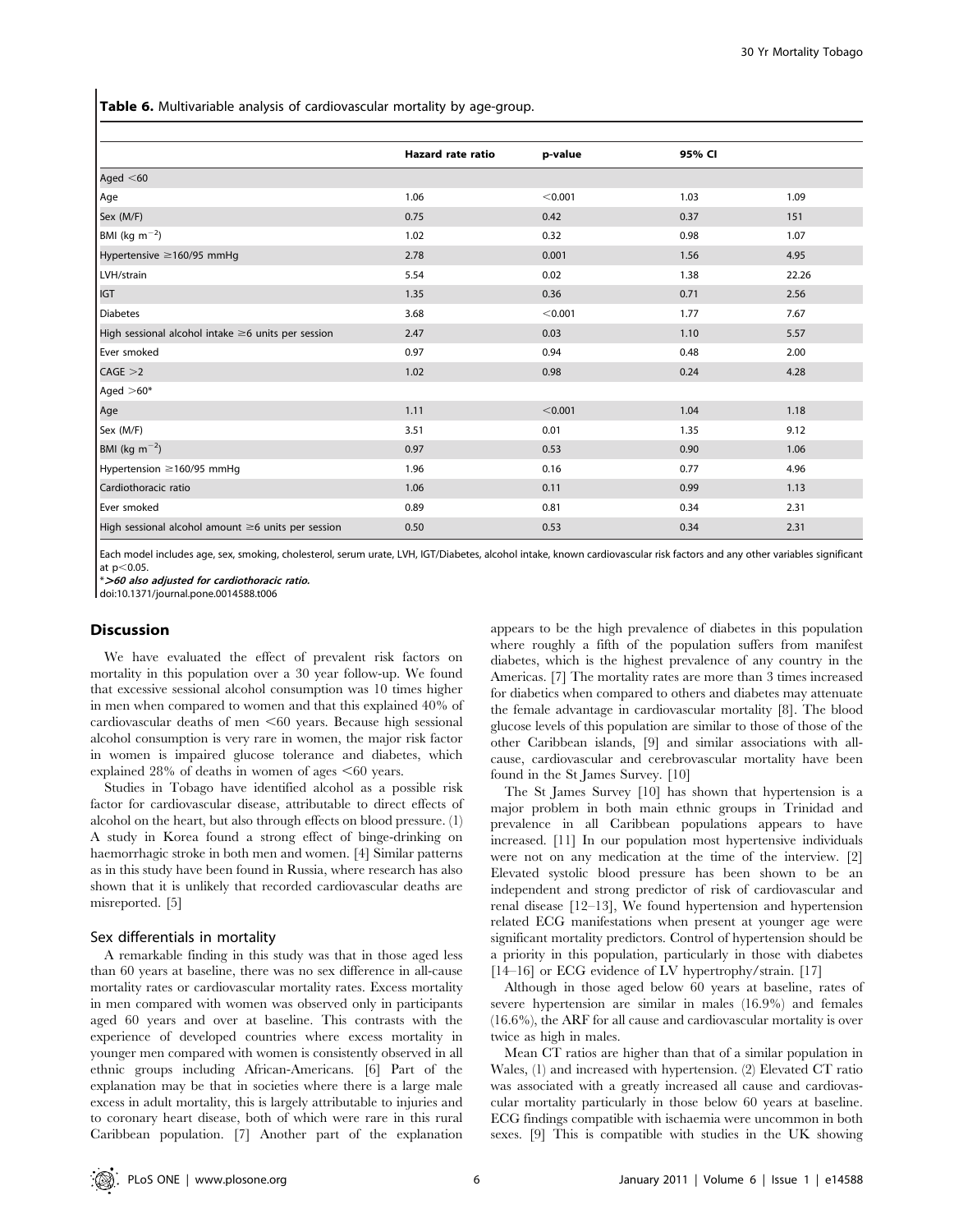relatively low rates of coronary disease among Caribbean migrants, and with the St James Survey showing low rates of coronary disease among people of West African descent. [10] However ECG findings suggestive of LV hypertrophy were relatively common in this population, 2.6% in males and 2.2% in females. This has been substantiated by echocardiography in this population [9] with equal prevalence in men and women. [18] Our findings support the aggressive screening and control of cardiovascular risk factors at ages  $<60$  years to prevent heart failure and death in this high-risk population.

Diabetes was a significant predictor of all cause mortality in the  $<$  60 age group (fully adjusted model) HR 3.28 (95% CI 1.89-5.69) but not in the older age group. Results were similar for cardiovascular mortality in the  $<60$  age group HR 3.68 (95%) CI 1.77-7.67). Studies in Afro-Caribbeans have also demonstrated increased cardiovascular risk in those with IGT compared to Europeans. [19] Again, this finding supports screening at a younger age to prevent diabetes related deaths in this population.

Although body mass index was a weak predictor of mortality in those aged less than 60 years this population, both the two main risk factors (hypertension and glucose intolerance) were strongly related to body mass index. BMI was strongly predictive of hypertension, as in other Caribbean populations, [20] although recent reports suggest that WHR may be a more accurate predictor of cardiovascular mortality in other populations. [21] The importance of obesity as a risk factor for mortality (we showed protective effect of higher BMI in adjusted analyses of all-cause mortality in ages  $>60$  years) is likely to be underestimated in this study because of weight loss among individuals who are in poor health and BMI at older age is likely to capture muscle mass rather than fat. [22]

A potential limitation of this study is that this was a cohort consisting of a single village in Tobago. However, there was almost complete follow-up on all participants of the original survey. As the cross-sectional study relied on ECG findings and X-ray dimensions and did not store bloods or collect urinary markers, we were unable to perform analyses of more novel cardiovascular risk factors or look at the effects of kidney function or proteinuria on long-term outcome in this population.

In summary, in this population, high sessional alcohol intake, glucose intolerance and diabetes, as well as hypertension are the strongest predictors of mortality, particularly in the 20–59 age group. The relationship of obesity to mortality is likely to be underestimated in this study, as independent data on WHR were not available. The high mortality among women is partly explained by glucose intolerance/diabetes and to a lesser degree, the effects of hypertension. The strong association of mortality with ECG evidence of LV hypertrophy/strain is consistent with the importance of hypertension as a risk factor, particularly in those with diabetes or ECG evidence of LV hypertrophy/strain. Data also suggest that individuals with high sessional alcohol

## References

- 1. Patrick AL (1980) The Plymouth-Bethseda cardiovascular risk factor and alcohol consumption study-a cross sectional study in Tobago of an adult community. PhD Thesis. London: University of London. 180 p.
- 2. Patrick AL, Boyd-Patrick HA (1986) Blood pressure levels and cardiothoracic ratios of a mixed African West Indian community. West Indian Med J 35(2): 76–83.
- 3. Austin M, Fanovich T, Joseph S, Ryan D, Ramdath DD, et al. (2004) Assessment of risk for type 2 diabetes mellitus in a Caribbean population with high diabetes-related morbidity. West Indian Med J 53(6): 387–91.
- 4. Sull JW, Yi SW, Nam CM, Ohrr H (2009) Binge drinking and mortality from all causes and cerebrovascular diseases in Korean men and women: a Kangwha cohort study. Stroke 40(9): 2953–8.
- 5. Shkolnikov VM, McKee M, Chervyakov VV, Kyrianov NA (2002) Is the link between alcohol and cardiovascular death among young Russian men

intake may have independently increased risk for all cause and cardiovascular mortality, as these associations remain after adjusting for smoking.

There are clear public health benefits for modifiable risk factors (such as alcohol and obesity) for all cause and cardiovascular mortality in this population which may also apply to Afro-Caribbean migrants overseas. This suggests a need for evaluation of different public health intervention programs in this region to address modifiable risk factors to improve the adverse risk profile of this population. It would be useful to explore more sensitive measures of body fat distribution (WHR) and renal function (estimated glomerular filtration rate, GFR, micro and macro albuminuria) in relation to long-term all cause and cardiovascular mortality.

#### Conclusions

We have identified in this Afro-Caribbean population that a major proportion of deaths are attributable to high sessional alcohol intake, diabetes, and hypertension and that these risk factors primarily operate in those with younger age. These findings may also have implications for early education and suggested lifestyle modifications for Afro-Caribbeans overseas. Control of obesity would help to reduce the risk of developing diabetes and deliver benefits for those with hypertension, but lifestyle interventions to control obesity, although potentially amenable to public health intervention, are difficult to sustain in the long term.

## Supporting Information

Appendix S1. Risk factors for all cause and cardiovascular mortality.

Found at: doi:10.1371/journal.pone.0014588.s001 (0.05 MB DOC)

Appendix S2. Attributable Risk Fraction (ARF) for all cause and cardiovascular mortality.

Found at: doi:10.1371/journal.pone.0014588.s002 (0.04 MB DOC)

## Acknowledgements

The authors would like to acknowledge study support from the Ministry of Health Trinidad & Tobago, and to all individuals who contributed to the study. We are most grateful to Dr. Clareann Bunker for her assistance with the mortality data collection.

#### Author Contributions

Conceived and designed the experiments: ALP. Performed the experiments: ALP. Analyzed the data: MM. Wrote the paper: MM DN ALP PM. Performed data management, conceived analytical plan and data interpretation: MM. Helped conceive analytical plan and data interpretation: DN PM.

attributable to misclassification of acute alcohol intoxication? Evidence from the city of Izhevsk. J Epidemiol Community Health 56(3): 171–4. 6. American Heart Association (2008) African-Americans and Cardiovascular

- Diseases-Statistical Fact Sheet. pp 1–17.
- 7. Central Statistical Office Government of Trinidad and Tobago (2004) Population and Vital Statistics Report. Ministry of Planning, Housing and the Environment, Central Statistical Office Trinidad and Tobago. 106 p.
- 8. Huxley R, Barzi F, Woodward M (2006) Excess risk of fatal coronary heart disease associated with diabetes in men and women: meta-analysis of 37 prospective cohort studies BMJ 332(7533): 73–8.
- 9. Patrick AL, Boyd-Patrick HA (1985) Selected cardiovascular risk factors and electrocardiographic findings. A Tobago study. West Indian Med J 34(3): 158–66.
- 10. Miller GJ, Kirkwood BR, Beckles GL, Alexis SD, Carson DC, et al. (1988) Adult male all-cause, cardiovascular and cerebrovascular mortality in relation to ethnic